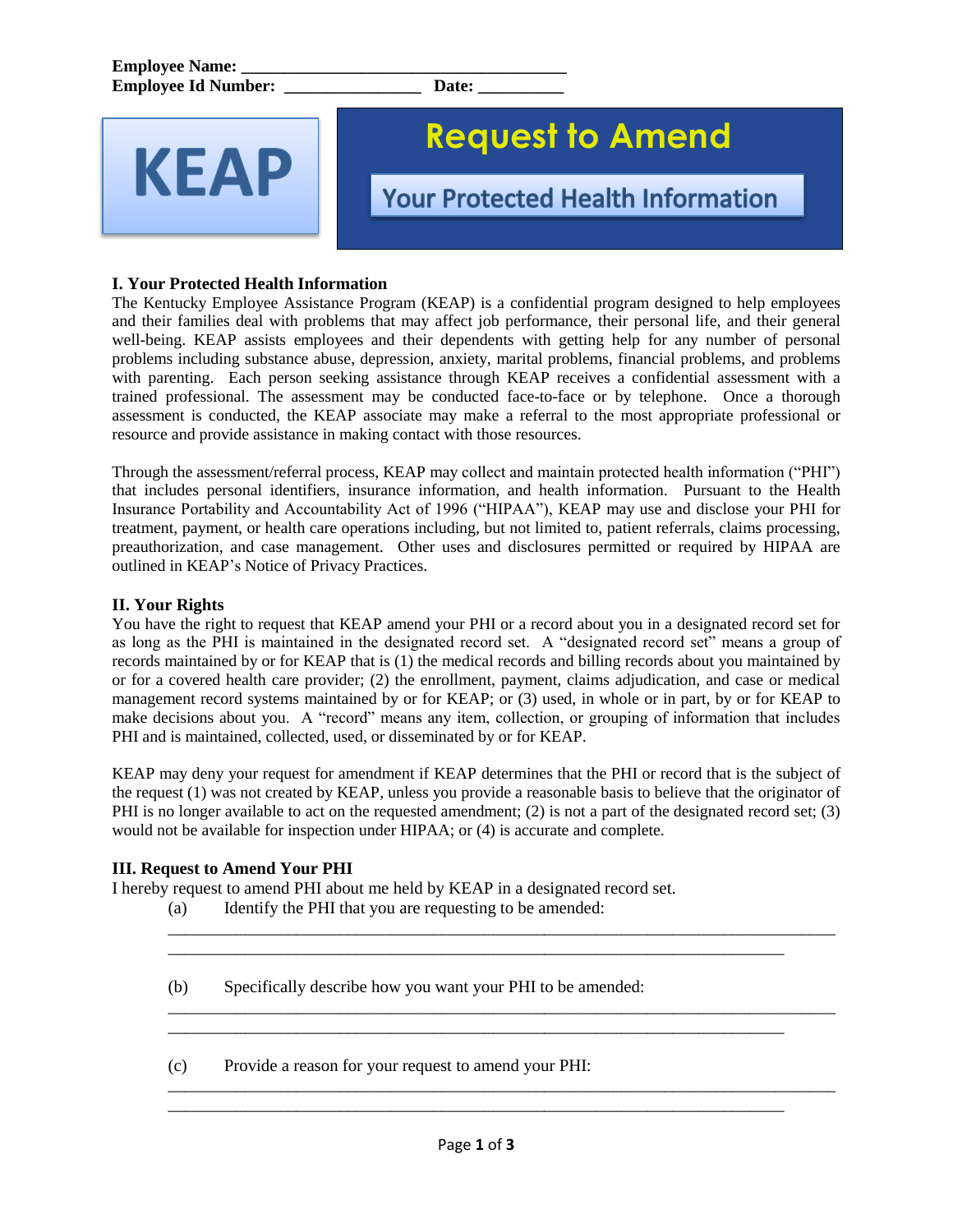(d) By signing below you agree that KEAP can notify relevant persons with which the amendment needs to be shared including persons identified by you as having received PHI about you and needing the amendment and persons, including business associates, that KEAP knows have the PHI that is the subject of the amendment and that may have relied, or could foreseeably rely, on such information to your detriment. Identify any relevant persons with whom you would like KEAP to share the amendment to your PHI:

**IV. Signature of Member or Member's Personal Representative** *(Form MUST be completed before signing.)* By signing below, I am indicating that I understand my rights regarding my request to amend my PHI and my complaint and review rights outlined in Section VI. below.

\_\_\_\_\_\_\_\_\_\_\_\_\_\_\_\_\_\_\_\_\_\_\_\_\_\_\_\_\_\_\_\_\_\_\_\_\_\_\_\_\_\_\_\_\_\_\_\_\_\_\_\_\_\_\_\_\_\_\_\_\_\_\_\_\_\_\_\_\_\_\_\_

| Printed Name of Member           | Printed Name of Member's Personal Representative<br>(If Applicable)                                        |
|----------------------------------|------------------------------------------------------------------------------------------------------------|
| Signature of Member or           |                                                                                                            |
| Member's Personal Representative | If a Personal Representative – Describe Relationship<br>to Member. Include authority/documentation proving |
| Date:                            | status as a Personal Representative.                                                                       |
| Remit Form To:                   | Sharron S. Burton, Privacy Officer                                                                         |
|                                  | Office of Legal Services                                                                                   |
|                                  | <b>Personnel Cabinet</b>                                                                                   |
|                                  | 501 High Street, 3 <sup>rd</sup> Floor                                                                     |
|                                  | Frankfort, KY 40601                                                                                        |
|                                  | Fax: (502) 564-7603                                                                                        |
|                                  | Sharron.Burton@ky.gov                                                                                      |

#### **V. KEAP Response to Your Request to Amend Your PHI**

KEAP must act on your request for an amendment no later than 60 days after receipt of such a request. If KEAP is unable to act on the amendment within 60 days after receipt of your request, KEAP may extend the time for such action by no more than 30 days. If a 30-day extension is required, KEAP will inform you, in writing, of the reasons for the delay and the date by which KEAP will complete its action on the request.

In response to your request for an amendment, KEAP:

 $\Box$  Agrees to make the amendment as requested.

- $\triangleright$  KEAP will make the appropriate amendment to the PHI or record that is the subject of the request for amendment by, at a minimum, identifying the records in the designated record set that are affected by the amendment and appending or otherwise providing a link to the location of the amendment.
- $\triangleright$  This constitutes notice that the amendment is accepted and KEAP will notify relevant persons of the amendment.

 $\Box$  $\Box$ 

 $\Box$  $\Box$ 

 $\square$  Denies, in part, the requested amendment. The basis for the denial, in part, is as follows:

 $\Box$  Denies, in whole, the requested amendment. The basis for the denial, in whole, is as follows: